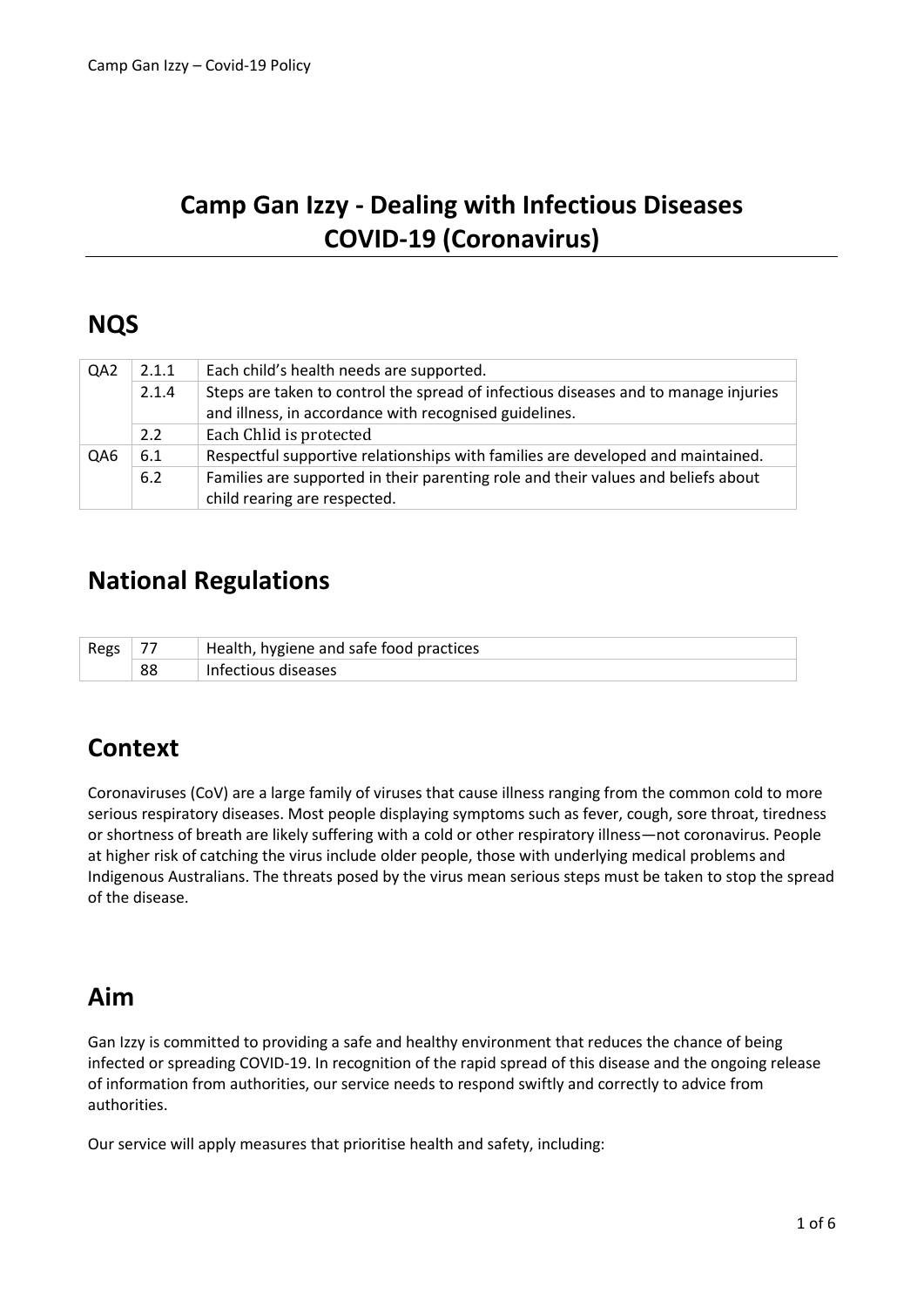- Implementing vigilant hygiene practices that prevent the spread of infectious diseases, including COVID-19
- Encouraging good health and sanitation
- Monitoring sources of public health information
- Implementing all measures recommended by authorities and
- Educating and informing our community with current and trusted information.

## **Related Policies**

- Excursion Policy
- Health and Safety Policy
- Infectious Diseases Policy
- Medical Conditions Policy
- Management of the Service and Confidentiality Policy
- Acceptance and refusal of Authorisations Policy

# **Who is affected by this policy?**

- Children
- Families
- Educators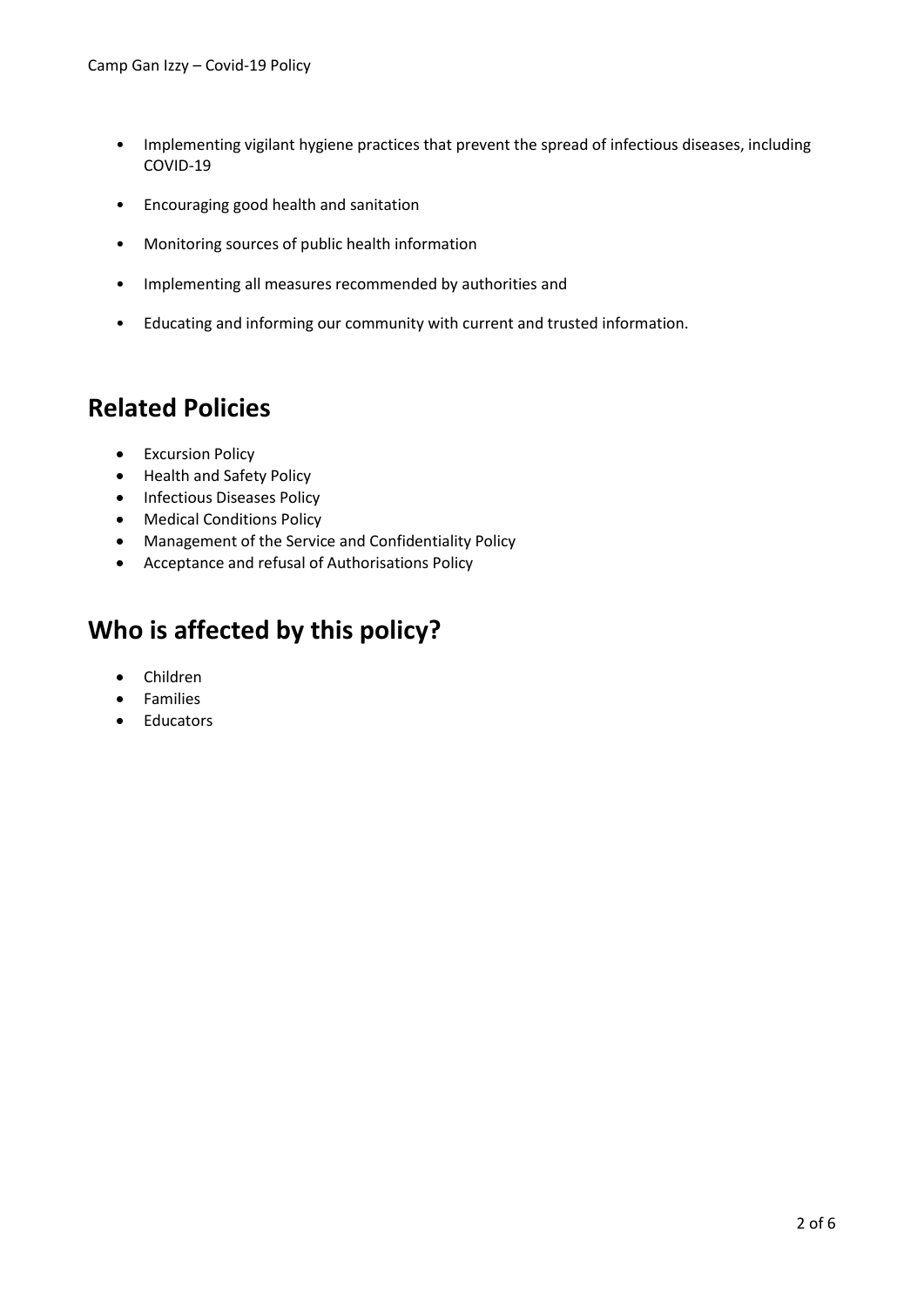# **Implementation**

We have been in touch with a parent who is the Head of Paediatrics in a NSW hospital, and received guidance vis-à-vis policies to implement in regards to Covid-19.

Practices to reduce the chance of being infected or spreading COVID-19 will include:

- Regularly and thoroughly cleaning hands with an alcohol-based hand sanitiser or with soap and water.
- Ensuring the children use hand sanitiser frequently, specifically upon entering the building.
- Encouraging children to avoid touching eyes, nose and mouth as much as possible.
- Following good respiratory hygiene, when coughing or sneezing:
	- cover mouth and nose with bent elbow or tissue and
	- dispose of the used tissue immediately and
	- wash hands with soap and water or, if water is not available, use hand sanitiser
- Monitor children and staff for key symptoms of COVID-19 which are;
	- Fever
	- Coughing
	- A sore throat
	- Fatigue, and
	- Shortness of breath

• Excluding children or staff who are unwell and reasonably suspected to have a communicable disease from the service until they are cleared by a doctor to return.

• Restricting excursions during the heightened risk period and conducting risk assessments prior in consideration of:

- the latest advice from the Australian Health Protection Principle Committee (AHPPC) and
- those at high risk such as those with medical conditions.

• Reminding staff and families to observe physical distancing between other adults in the service at all times.

• Limiting access to the service to essential visitors during the heightened risk period, as recommended by Health Authorities

• Follow the instructions and advice of Health Authorities, as required

Should there be any concerns regarding the health of a child at the service, families will be asked to seek medical attention. Further guidance may be sought from Healthdirect on **1800 022 222.**

### **Cleaning and Hygiene**

Our service maintains a clean and hygienic environment. During any infectious disease outbreak, routine environmental cleaning is increased in frequency, particularly on high-touch surfaces such as door handles, tables, light switches and bathroom areas and any toys/ surfaces which may have been mouthed or in contact with bodily fluids. Surfaces are cleaned to reduce any soil, then disinfected to remove germs. Further advice regarding infectious cleaning will be sought from the local Public Health Unit should there be any direct concern regarding the exposure of COVID-19 at the service.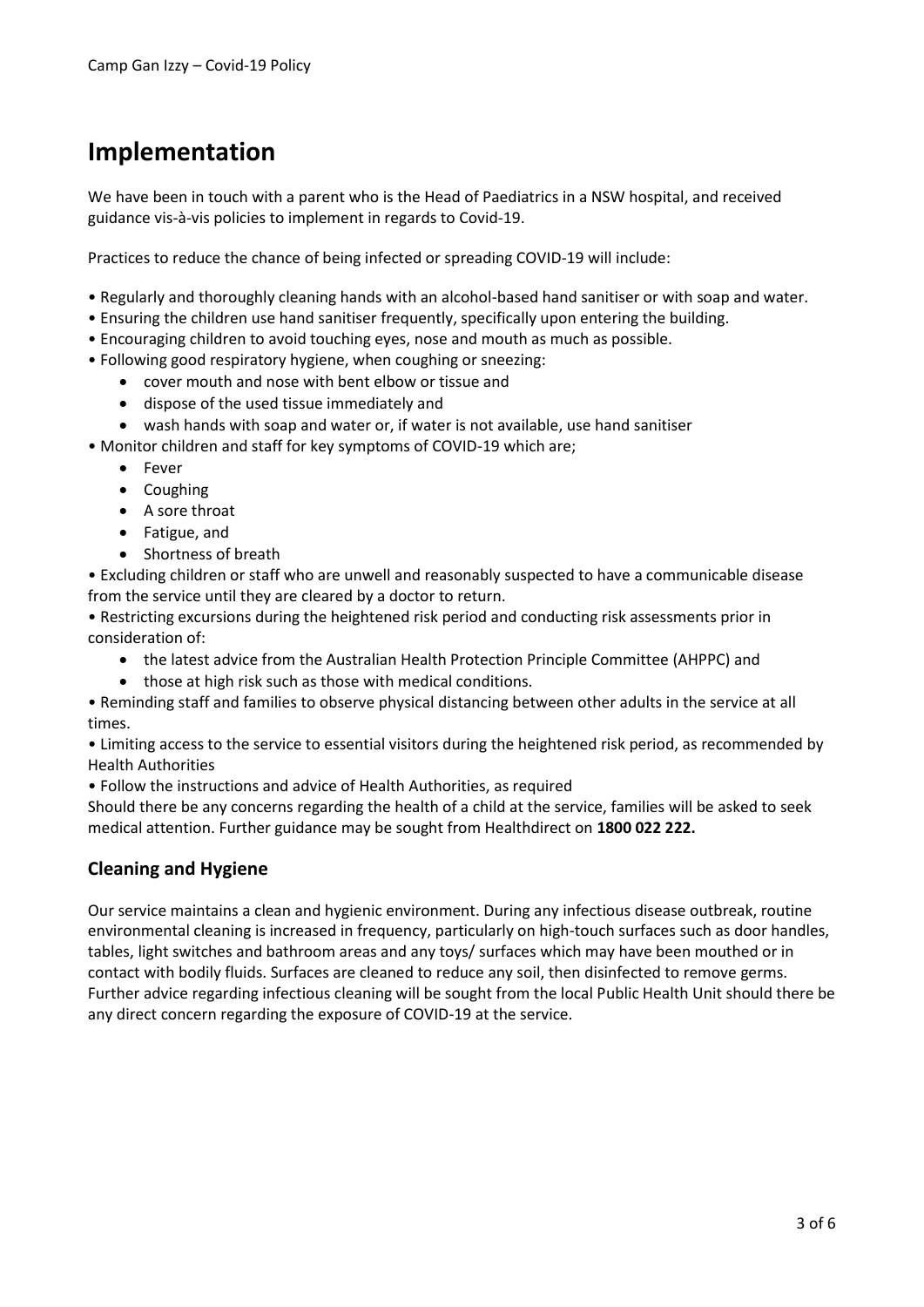### **Drop-Off and Pick-Up**

To limit the interaction between parents, we have created a "drive-through" drop-off and pick-up system, where parents will drive up to the entrance, and the child will be greeting by a staff member, who will sign them in, take their temperature and provide hand sanitiser. The purpose of this is to limit the parents interaction with each other, as well as ensure that the children's hands are clean and that they do not have a fever before entering the service.

### **Service of Food and Water**

Our service follows strict food preparation and handling procedures, following good hand hygiene. Our service will follow any direction from the local Public Health Unit in relation to changes in food preparation procedures or water quality.

### **Keeping Informed**

In recognition of the rapid and consistent release of information related to COVID-19, our service will refer to reliable authorities daily. Advice, directions and guidance will be:

- communicated to staff and families
- followed accordingly

Trusted sources of information include:

- Australian Government Department of Health: [www.health.gov.au](www.health.gov.au )
- Coronavirus information for schools and early childhood centres, students and parents: [www.health.gov.au/sites/default/files/documents/2020/03/coronavirus-covid-19-](www.health.gov.au/sites/default/files/documents/2020/03/coronavirus-covid-19-%20information-for-%20schools-and-early-childhood-centres-students-and-parents_0.pdf ) information-for[schools-and-early-childhood-centres-students-and-parents\\_0.pdf](www.health.gov.au/sites/default/files/documents/2020/03/coronavirus-covid-19-%20information-for-%20schools-and-early-childhood-centres-students-and-parents_0.pdf )
- Corona Health Information Line: 1800 020 080
- Public Health Unit: 1300 066 055 (NSW)
- Regulatory Authority (NSW Department of Education)

### **Notifying the Regulatory Authority**

Any incident that requires the Approved Provider to close or reduce the number of children at our service for a period will be notified to the State or Territory Regulatory Authority within 24 hours.

If a child or staff member at the service is diagnosed with COVID-19 this will be reported to the:

- Regulatory Authority (NSW Department of Education) and
- Local Public Health Unit: 1300 066 055 (NSW)
- A confirmed case of COVID-19 is a serious incident and as such will be notified as soon as practicable within 24 hours.
- Notifications will be made through the National Quality Agenda IT System (NQA ITS) or through direct contact via phone or email.
- Our service will remain diligent in reporting responsibilities and any directions provided to the service by the Ministry of Health.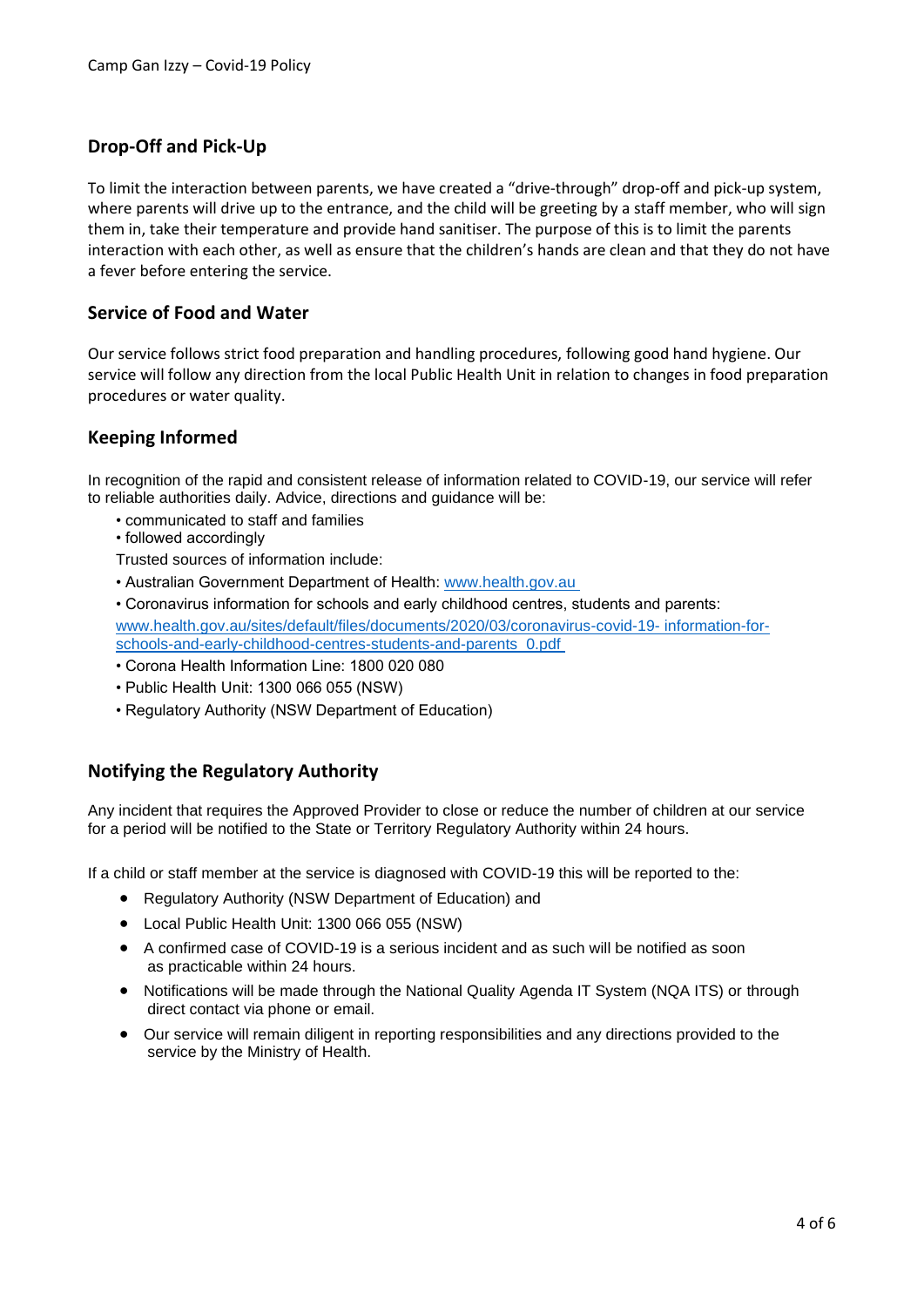### **Roles and Responsibilities**

#### **Approved Provider**

- Follow practices to reduce the chance of being infected or spreading COVID-19 as listed above.
- Regularly check updates from reliable sources and communicate these to the Nominated Supervisor and action accordingly.
- Ensure that required notifications are made within the defined time frame.
- Provide hand washing facilities and make sure these are kept clean, adequately stocked and in good working order.
- Provide PPE, including gloves.
- Ask staff who are sick with respiratory illness to stay home until recovered.
- If there is a confirmed case of COVID-19, cooperate with directions from the health authorities and maintain confidentiality.
- Make appropriate arrangements so that staff who need to self-quarantine stay away from work.

#### **Nominated Supervisor**

- Work with the Approved Provider to ensure that current and reliable information is communicated to families and staff and actioned accordingly.
- Adhere to quarantine requirements and enforce self-quarantine as directed by the Public Health Unit.
- Notify the Approved Provider immediately if you need to self-quarantine, have a confirmed case of COVID-19, have recently travelled to an overseas destination or been in close contact with a confirmed case of COVID-19.
- Make appropriate arrangements so that staff who need to self-quarantine stay away from work.
- Ensure that staff who have been isolated after testing positive for COVID-19 do not return to work until they are cleared of the virus, and supply the medical clearance.
- Assist the Approved Provider to make the required notifications within the defined timeframes.
- Arrange for any maintenance or ordering of supplies to ensure there are adequate handwashing facilities.
- Ensure tissues, hand sanitiser, PPE and cleaning products are available for use.
- Promote good hygiene practices such as through posters on handwashing and respiratory hygiene.
- Keep the service clean and hygienic.
- Ask staff who are sick with respiratory illness to stay home until recovered and seek medical advice.
- If children become sick while at the service, follow illness procedures to ensure they are isolated, and families are contacted.
- Advise families of sick children to seek medical advice. If they are very unwell, call an ambulance.
- If there is a confirmed case of COVID-19, cooperate with directions from the health authorities and maintain confidentiality.
- Follow practices to reduce the chance of being infected or spreading COVID- 19 as listed above.

#### **Educators & Other Staff, Students & Volunteers**

Ensuring they and where relevant children:

- wash hands frequently with soap and water including before and after eating or handling food, going to the toilet, handling play dough, using gloves, and after wiping or touching nose and cleaning up spills of body fluids
- wash hands in ways that meet the principles recommended by the World Health Organisation in the following videos wash hands with soap and water and wash hands with alcohol based sanitizer
- cough and sneeze into their inner elbow, or use a tissue to cover their mouth and nose and placing tissues in the bin immediately after use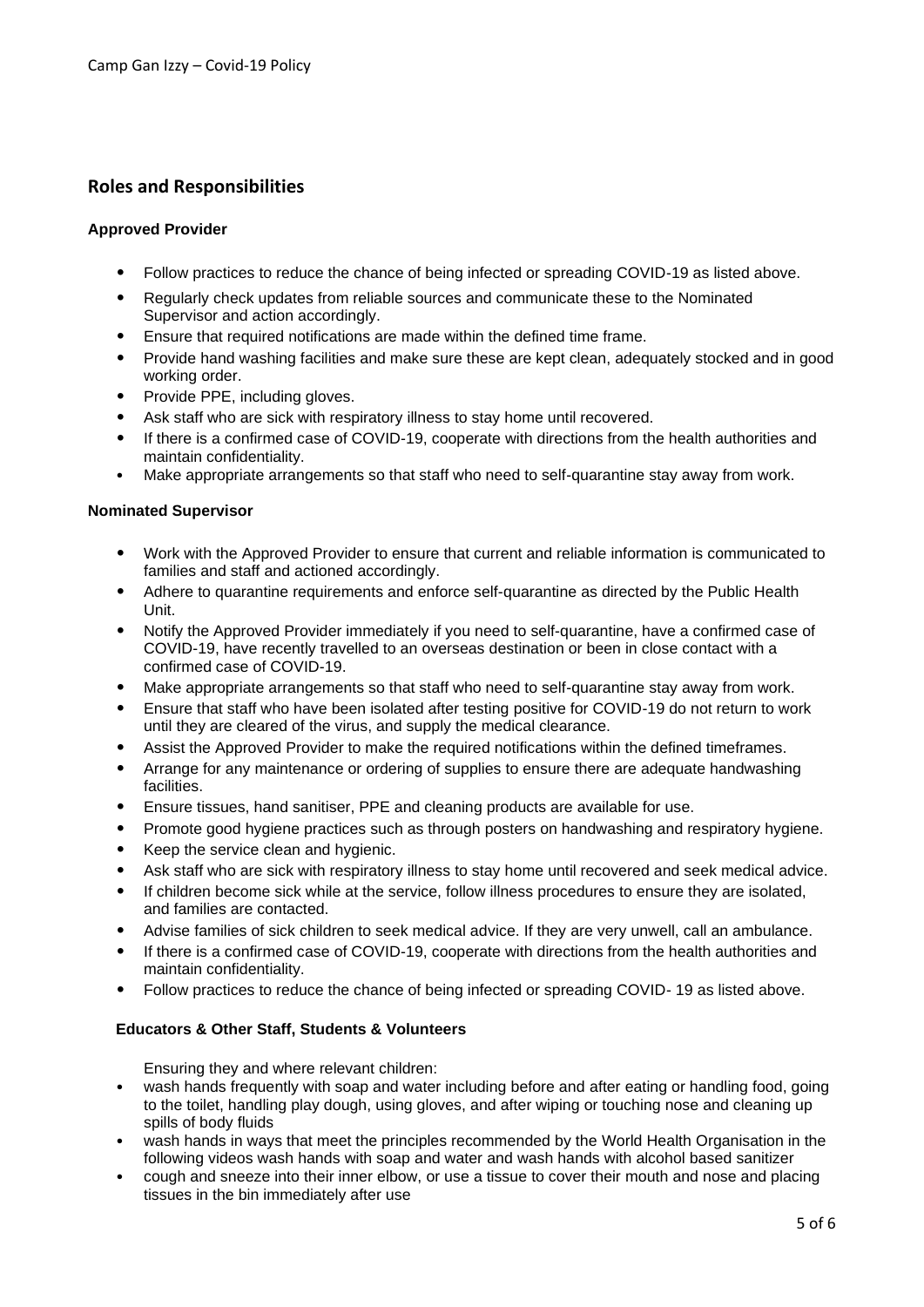- Keep the service clean and hygienic.
- Assist in regularly cleaning high-touch surfaces
- Advise families of sick children to seek medical advice. If they are very unwell, call an ambulance.
- If children become sick while at the service, follow illness procedures to ensure they are isolated,
- and families are contacted.
- Stay home if unwell.
- If there is a confirmed case of COVID-19, cooperate with directions from the health authorities and maintain confidentiality.
- Follow practices to reduce the chance of being infected or spreading COVID- 19 as listed above.
- Follow food preparation and handling procedures in conjunction with regular hand washing.
- Notify the Nominated Supervisor immediately if you are experiencing symptoms of COVID-19, have been or potentially have been exposed to a person who has been diagnosed with COVID-19 or is suspected to have COVID-19, need to self-quarantine, have a confirmed case of COVID-19, have recently travelled to an overseas destination or been in close contact with a confirmed case of COVID-19.
- Supply a medical clearance to return to work after having tested positive for COVID-19 and completing a 14 day quarantine period.

#### **Families**

- Follow practices to reduce the chance of being infected or spreading COVID-19 including regularly and thoroughly cleaning hands with an alcohol-based hand or with soap and water and following good respiratory hygiene when coughing or sneezing.
- Follow directions From the Local Public Health Unit (such as the need to self- quarantine) and inform the Nominated Supervisor if you have recently travelled to an overseas destination, have a confirmed case of COVID-19 or been in close contact with a confirmed case of COVID-19.
- Seek medical attention for your child should they be unwell.
- Immediately collect your child from the service if requested to do so by staff due to concerns for their health.
- Observe physical distancing from other families and staff in the service
- Limit the number of family members entering the service, as directed by centre management during the heightened risk period
- Request assistance from staff if help is required on arrival and pick up while limiting other family members from entering the service premises

#### **Resources and Useful Links**

- Safework Australia: Early childhood education and care workers: Minimising the risk of exposure to COVID-19 [www.safeworkaustralia.gov.au/sites/default/files/2020-04/early-childhood-education](www.safeworkaustralia.gov.au/sites/default/files/2020-04/early-childhood-education-%20minimising-the-risk-of-exposure-to-covid-19_0.pdf )[minimising-the-risk-of-exposure-to-covid-19\\_0.pdf](www.safeworkaustralia.gov.au/sites/default/files/2020-04/early-childhood-education-%20minimising-the-risk-of-exposure-to-covid-19_0.pdf )
- Spotlight on Quality Issue 5 Unpacking reporting responsibilities: [https://education.nsw.gov.au/early-childhood-education/whats-happening-in-the-earlychildhood](https://education.nsw.gov.au/early-childhood-education/whats-happening-in-the-earlychildhood-%20education-sector/news-and-events/spotlight-on-quality/issue-5-unpackingreporting-responsibilities )[education-sector/news-and-events/spotlight-on-quality/issue-5-unpackingreporting-responsibilities](https://education.nsw.gov.au/early-childhood-education/whats-happening-in-the-earlychildhood-%20education-sector/news-and-events/spotlight-on-quality/issue-5-unpackingreporting-responsibilities )
- World Health Organisation Coronavirus disease (COVID-19) outbreak: [www.who.int/emergencies/diseases/novel-coronavirus-2019](www.who.int/emergencies/diseases/novel-coronavirus-2019 )
- Fair Work Ombudsman: Coronavirus and Australian workplace laws: [https://coronavirus.fairwork.gov.au](https://coronavirus.fairwork.gov.au )
- Australian Government Department of Health: [www.health.gov.au](www.health.gov.au )
- Coronavirus information for schools and early childhood centres, students and parents: [www.health.gov.au/sites/default/files/documents/2020/03/coronavirus-covid-19-](www.health.gov.au/sites/default/files/documents/2020/03/coronavirus-covid-19-%20information-for-%20schools-and-early-childhood-centres-students-and-parents_0.pdf ) information-for[schools-and-early-childhood-centres-students-and-parents\\_0.pdf](www.health.gov.au/sites/default/files/documents/2020/03/coronavirus-covid-19-%20information-for-%20schools-and-early-childhood-centres-students-and-parents_0.pdf )
- Corona Health Information Line: 1800 020 080
- Public Health Unit: 1300 066 055 (NSW)
- The Regulatory Authority